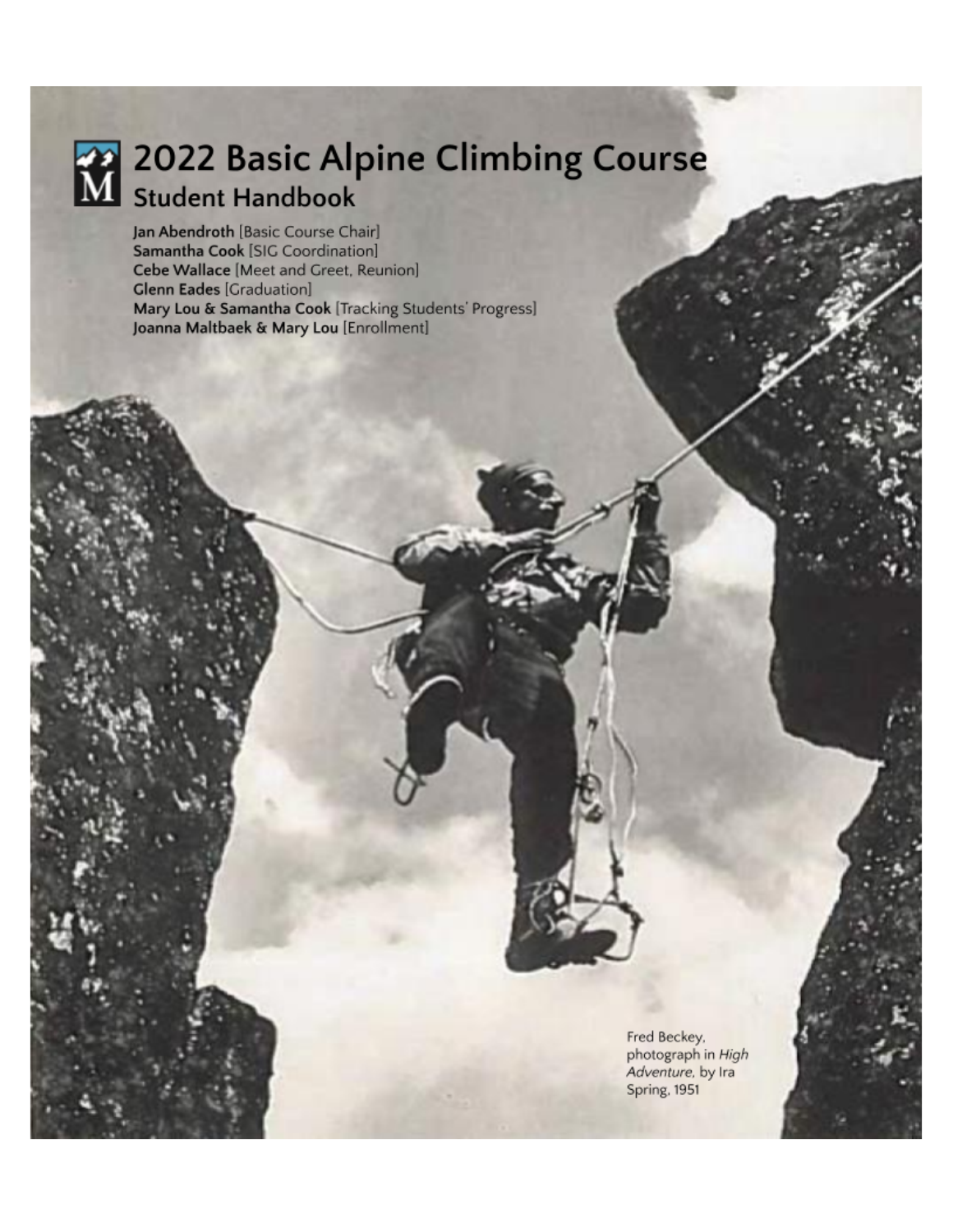# **Contents**

| Introduction                          | 3              |
|---------------------------------------|----------------|
| <b>COVID-19 guidelines</b>            | 3              |
| <b>Cancellation policy</b>            | 4              |
| <b>Graduation Requirements</b>        | 4              |
| <b>Class Meetings/Lectures</b>        | 4              |
| <b>Field Trips</b>                    | 5              |
| SIG Field Trips                       | 6              |
| <b>Basic Experience Climbs</b>        | 6              |
| Mountaineers Wilderness First Aid     | 6              |
| Mountaineers Wilderness Navigation    | $\overline{7}$ |
| Stewardship                           | $\overline{7}$ |
| Low Impact Recreation                 | 7              |
| Graduation                            | $\overline{7}$ |
| Pending/Conditional Graduation        | 8              |
| <b>Extensions: Second Year Status</b> | 8              |
| <b>Physical conditioning</b>          | 8              |
| <b>Required Equipment Matrix</b>      | 9              |
| <b>Seminars &amp; Clinics</b>         | 9              |
| <b>The Climbing Code</b>              | 9              |
| <b>Club Standards</b>                 | 10             |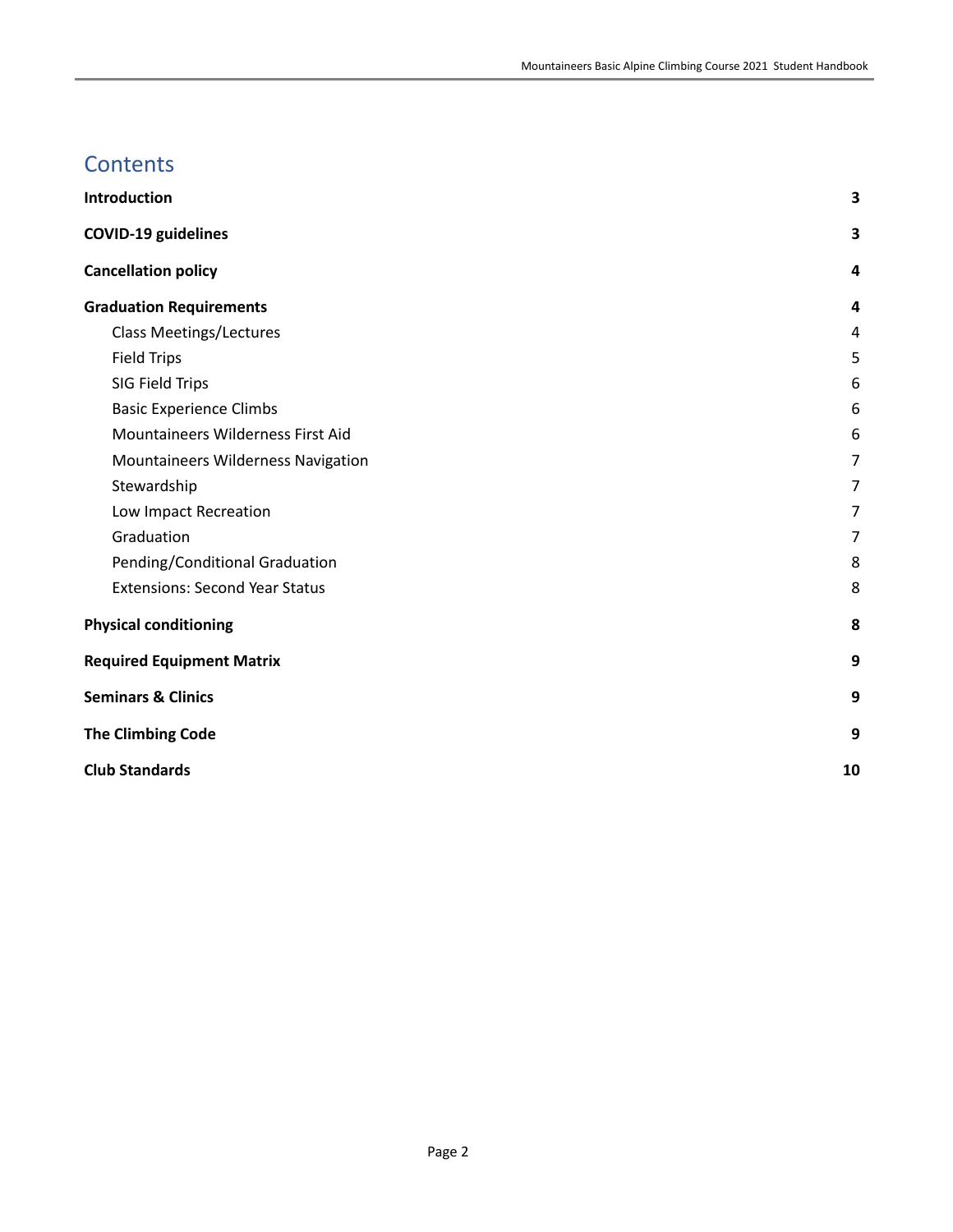## <span id="page-2-0"></span>Introduction

Welcome to the Seattle Basic Alpine Climbing Course! The course is a combination of classroom and field instruction to equip you with the skills and experience required to safely climb most rock, snow, and glaciated mountains in the Pacific Northwest. Once you graduate, you are eligible to participate in basic club climbs, alpine scrambles, and winter snowshoe trips. You are also eligible to apply for the intermediate climbing course (which teaches you how to lead climbs) and more specialized climbing courses.

To be successful and have fun, consider these ideas:

- 1. **Don't be afraid to ask questions or for help.** Your instructors want you to succeed!
- 2. **Get in the best shape you can.** Being in the mountains is safer and much more fun when you're not struggling to breathe while carrying a heavy pack over uneven terrain. Knowing you have the reserves to move faster in terrain that sees rockfall keeps everyone safer. Consider planning regular weighted hikes with your peers, or doing laps on some of Seattle's steep hills.
- 3. **We are a volunteer-run club, not a guide service.** See something you want to make better? Offer to help fix it. Wish you had better guidance on something? Get help figuring it out and write up something you can share with your peers (and future students!)
- 4. **Completing Basic successfully will take more time than you think it will.** You may look at the schedule and plan around it, but there will be all those extra practice nights, SIG events, supporting courses, more conditioners, etc. Set realistic expectations at home. You will be gone. A lot. Maybe even most weekends and some weekday evenings.
- 5. **Climbs will get canceled or turned around.** Weather changes. Forest fires happen. Unexpected circumstances take place. There's nothing you can do to change that. Accept it and move on. Learn what you can, and get on another waitlist.
- 6. **Check and pack the day before.** No matter how exhausted, hungry, stressed or tired you are. Make a packing list and adjust it through the season. Trying to find your headlamp at 2:45 am so you can arrive timely at some Park & Ride at 3:30 am is no fun.
- 7. **You will get out of this course what you put into it.** If you do the minimum (attend the required field trips and pass the evaluations), you will finish the course, but you likely won't be ready to have fun in the mountains. Attending the optional skills nights, devoting time to training hikes, and arranging to go to climbing gyms with your peers are great ways to more fully prepare for your summer summits. And if you have specific climbs in mind, you are encouraged to apply for the permits yourself and then find a leader for the trip. This is also the best way to meet new climbing partners for future adventures beyond the course!

*(Thanks to Gunnar K for permission to use his writing)*

## <span id="page-2-1"></span>COVID-19 guidelines

The Basic Alpine Climbing Course follows COVID-10 guidelines from the Mountaineers, which follow federal and local guidelines. Please read up on these guidelines that are updated as the changing situation requires. <https://www.mountaineers.org/membership/the-mountaineers-covid-19-response>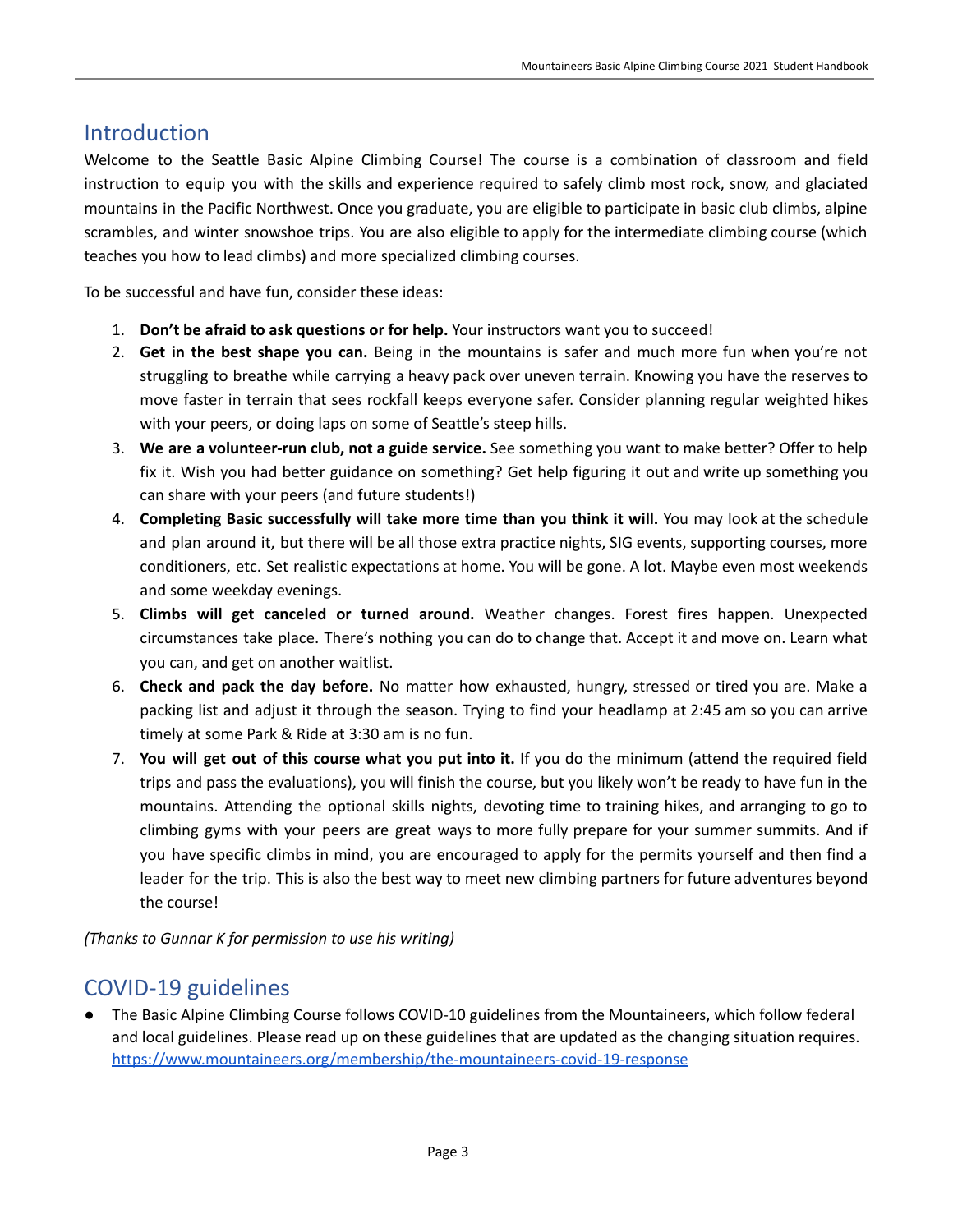- All participants and leaders must agree to the COVID-19 Code of Conduct before participating with activities, courses, events, or lodge stays with The Mountaineers. <https://www.mountaineers.org/volunteer/leader-resources/covid-19-resources/covid-19-code-of-conduct>
- All students and instructors for the 2022 course are required to be fully vaccinated.

## <span id="page-3-0"></span>Cancellation policy

Participation in the Course can be cancelled with a refund until a week after the Meet and Greet, (Lecture #0). For general cancellation policies of the Mountaineers, please see here: <https://www.mountaineers.org/volunteer/leader-resources/financial-policies-procedures-forms/cancellation-policy>

## <span id="page-3-1"></span>Graduation Requirements

To prepare yourself to get on climbs:

- 1. Attend all class meetings.
	- Five class meetings/lectures
	- Seven field trips two of which have a Pass/Fail outcome
	- 2 SIG Field trips Rock and Snow Overnight Scrambling
- 2. Membership in a small instructional group (SIG) with its own meetings, outings, and practice sessions.
- 3. Passing the fitness test is a prerequisite to getting on climbs. Some climbs require more than passing this conditioning evaluation, please consult with your SIG leader and develop a plan to be fit and successful on climbs.

To graduate from the course:

- 1. Complete in a safe and competent manner at least one rock and one glacier climb.
- 2. Possess a valid Mountaineers Wilderness First Aid certification when you apply to graduate. *If you happen to have taken the Wilderness First Aid or Responder course outside of the Mountaineers, please reach out to the First Aid Committee with your certificate to be granted a badge.*
- 3. Possess a valid Mountaineers Wilderness Navigation certification when you apply to graduate. *For those who have abundant navigation experience, please reach out to the Navigation Committee to* see if you are eligible for their equivalency process. Typically, this involves helping at the workshops and field trips so you can be evaluated for the necessary skills. At these workshops and field trips, you will be *paired with a senior instructor.*
- 4. Possess the Low Impact Recreation badge.
- 5. Perform a qualifying stewardship service activity.
- 6. Complete and submit a graduation application see link on the course page.

#### <span id="page-3-2"></span>Class Meetings/Lectures

Class meetings will feature speakers and presentations on a variety of climbing-related topics. Unless otherwise noted, these will be held from 7:00 – 9:00 PM at The Mountaineers Program Center. Please consult the course listing on the website for details including dates and required reading assignments.

*These lectures will be in-person but the circumstances around the pandemic as the date nears.*

- Lecture #0 Meet & Greet, Course Introduction (5-8pm)
- Lecture #1 Intro to Rock
- Lecture #2 Alpine Rock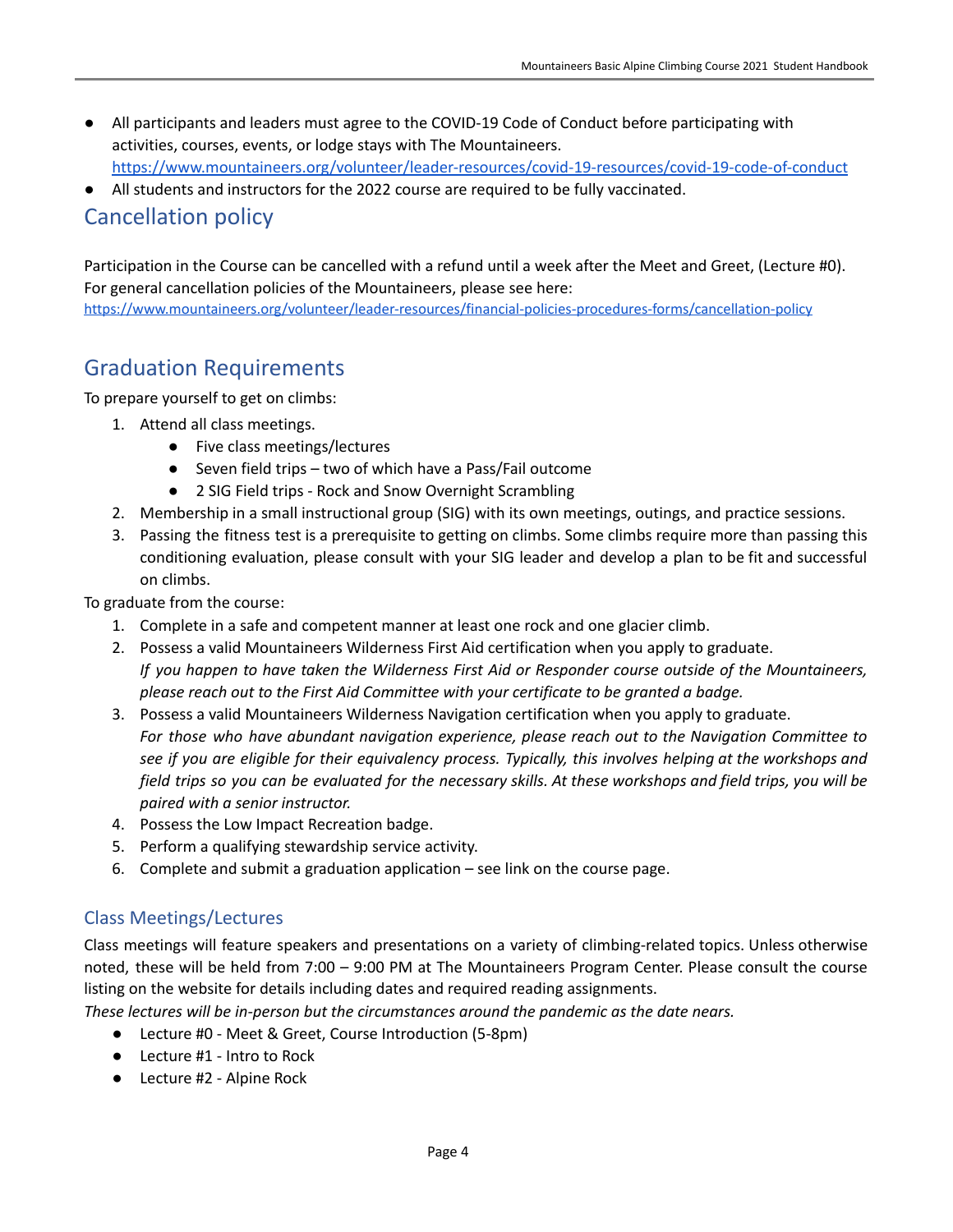- Lecture #3 Snow Travel, Avalanche Awareness & Demo on Rope Ascension (review and practice rope ascension with your SIG)
- Lecture #4 Glacier and climbing team, trip planning

Students are encouraged to attend these lectures as there is quite a good amount of content covered in preparation to be a better climber. As these are only conducted once for each lecture, we understand that some may not be able to make it at times, in these situations we ask the student to follow up and learn more on the content that was presented at the lecture by themselves but can use SIG leader for better understanding or send an email to a course leader if the question goes unanswered. The slides of lectures will be available online, see Course Materials.

#### <span id="page-4-0"></span>Field Trips

There are usually options for several different dates for each of the field trips. You must successfully complete each field trip before progressing to the next. Field trips with an evaluation component have a Pass/Fail outcome.

- FT #1: Top-rope Belay & Lowering. Students who are belay certified at the local gyms can skip this field trip. In the case you plan to skip this field trip, the student should email the course leader [\(basic.climbing@gmail.com](mailto:basic.climbing@gmail.com)) and provide proof of the certification to request skipping this field trip.
- FT #2: Anchors and Introduction to Rappel.
- FT #3: Rappel, Belays, Belay Escape (review and practice these skills with your SIG)
- FT #4: Rock Skills Evaluation
- FT #5: Introduction to Crevasse Rescue (review and practice these skills with your SIG)
- FT #6: Snow Travel Ice Axe and Crampons & Snow Anchors
- FT #7: Crevasse Rescue Evaluation

Some tips for the Field Trips:

- If you have schedule constraints that limit your choices, register early while all the dates still have openings.
- If for some reason you cannot make any of the sessions, consult with your SIG leader as soon as you find out to see if someone can volunteer to organize a make-up session or have space to accommodate you on a different trip, especially if it is a SIG Rock or SIG Snow trip.
- Register for only one session at a time. You may register on the waitlist for another session you prefer, but please cancel your original registration immediately if you get in.
- If you will be late or must cancel due to illness or other unforeseen circumstances, email, text, or call the Field Trip Leader. Contact info is in the website activity listing.
- Prepare for field trips like you would for a climb and be on time; if you come ill-prepared you may not be allowed to participate.
- Treat instructors and students with respect. If you feel that you are not being treated well or taught appropriately, please see the Area Leader or Field Trip Leader.
- If you observe something that you believe is unsafe, immediately bring it to the attention of the nearest Instructor.
- Bring food and water; these will be long days. Often there will be no official meal breaks, and you will have to eat and drink between activities.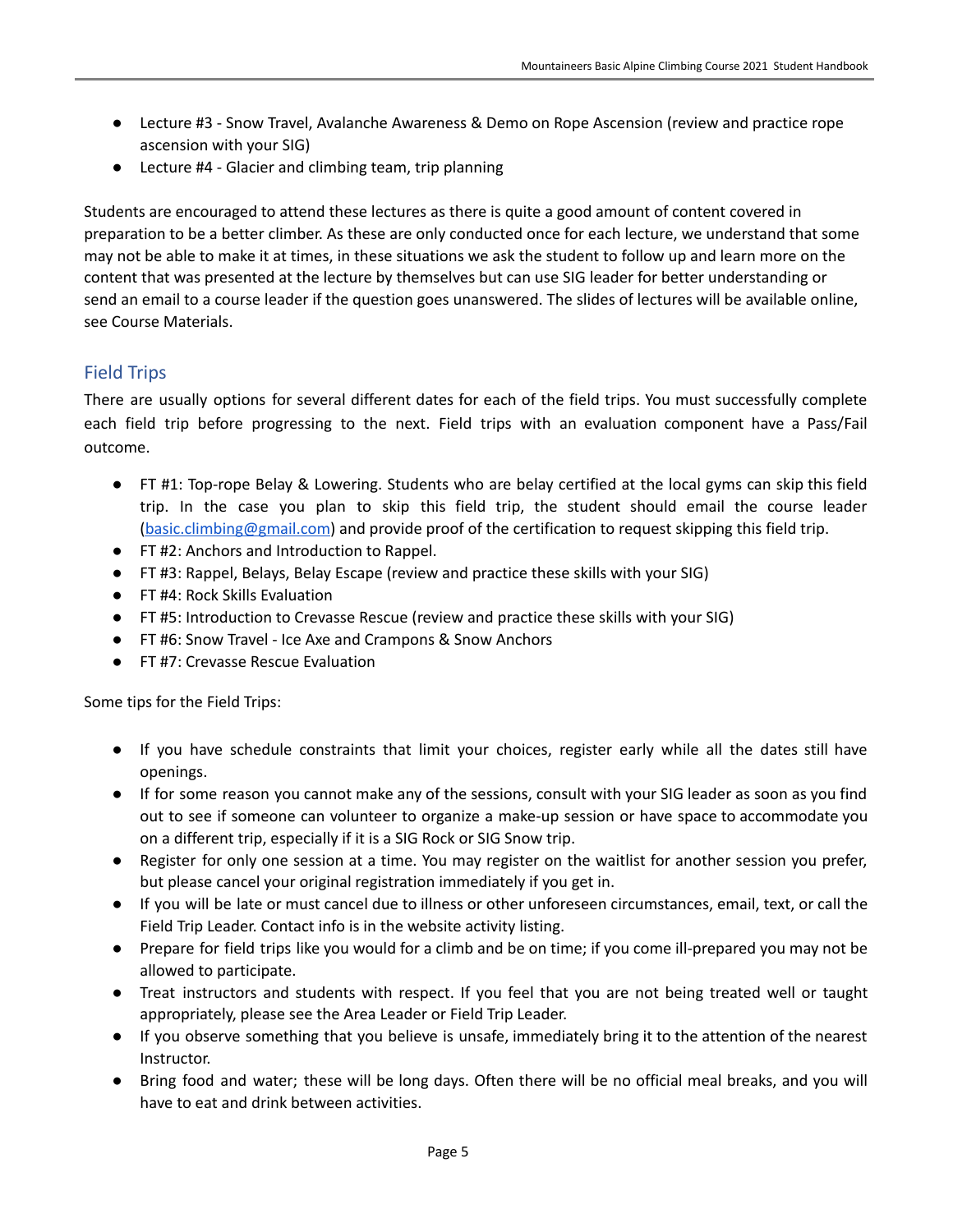● Come prepared. Make sure you have the appropriate climbing equipment in time for every field trip. When in doubt about things like footwear (rock or mountaineer boots, say) bring both!

#### <span id="page-5-0"></span>SIG Field Trips

These trips are either already scheduled and posted on the course page by your Small Instructional Group (SIG) leader or will be coordinated soon with you. The leaders will be hosting only one trip and hence not provide options to choose from. It is required by the student to attend these trips to be successful and graduate from the course. If in any case, you are not able to make it to the trip, please be vocal and reach out to other SIG leaders who may have a spot for you on their trips.

- FT SIG Rock: Rock Climbing, Belay, Rappel, Anchors, Multi-pitch practicing
- FT SIG Snow Overnight: Snow Anchors & Belays, Crevasse Rescue, Snow Camping, Roped Travel, Alpine start with a scrambling objective, if weather permits.

#### <span id="page-5-1"></span>Basic Experience Climbs

After attending all class meetings and successfully completing all field trips and evaluations, you may sign up for actual basic experience climbs and begin applying your skills. There are three categories of basic climbs: Rock, Glacier, and Alpine. Basic Alpine climbs typically include sections of both rock and snow climbing but without sustained roped climbing in either. To graduate, you must complete two climbing trips in a satisfactory manner one of which must be rock, and one which must be a glacier. Alpine trips are well worth the time, but because they typically do not involve extended glacier travel or multi-pitch rock climbing, they do not count toward graduation. Take note: every climb (alpine or not) and every scramble you complete will strengthen your application for Intermediate climbing, if that is your ultimate goal.

Many students find that they have to sign up for several trips (and waitlists) before achieving a successful summit. Climbs are very weather-dependent, and early season climbs especially (before July) are often canceled due to weather or unfavorable conditions. It might also look like all climbs are full – so sign up for the waitlist lists! There is often quite a bit of movement on the roster. A few days before the climb, email the leader(s) to let them know that you could be packed ready to go at the last minute – and then go if the opportunity arises!

#### <span id="page-5-2"></span>Mountaineers Wilderness First Aid

A current backcountry First Aid certification is required for graduation. The easiest way and what most students do is to take Wilderness First Aid (WFA) through the Mountaineers. The course consists of a weekend Wilderness First Aid course and an evening practical Scenarios session. See the mountaineers.org activity listings for "First Aid". Sessions are offered throughout the year but space is limited. Students who wait until mid-season often find they cannot get into a WFA session before October graduation. Get your first aid certification ASAP.

Other more advanced certifications may also satisfy the first aid requirement - Wilderness First Responder (WFR), Wilderness EMT (WEMT), and Remote Medicine for Advanced Practitioners (RMAP) are accepted. You will need to supply a copy of a valid and current certification; additionally, you may need to complete a Wilderness First Aid evening Scenario session (at no cost) to receive the Wilderness First Aid badge. But do not wait until the last minute to ask, in case your certification does not satisfy our requirements!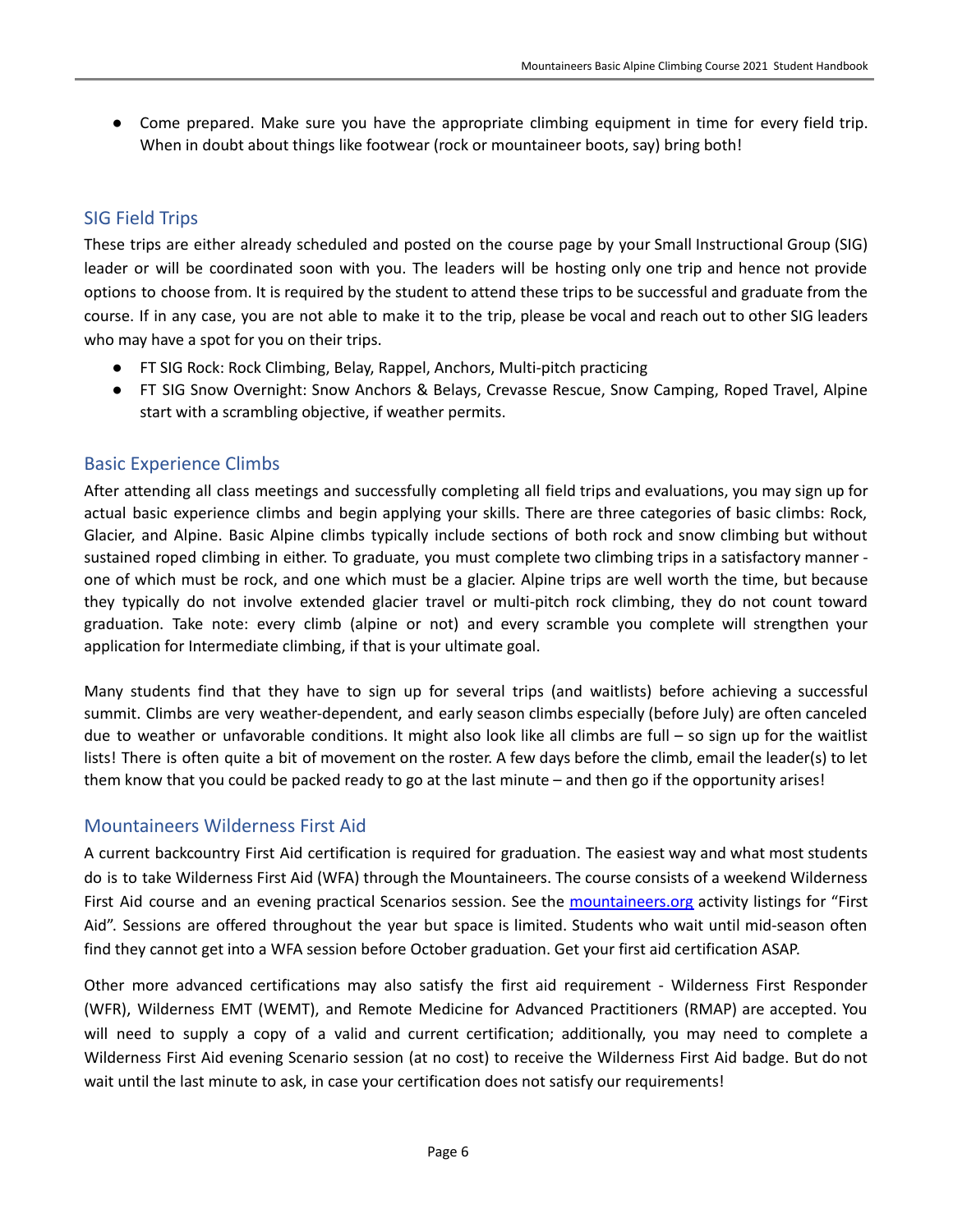Front-country medical certifications do not provide sufficient training to handle remote medical emergencies. Basic CPR, Red Cross First Aid, training as an M.D. or R.N. or equivalent do not meet the graduation requirement.

#### <span id="page-6-0"></span>Mountaineers Wilderness Navigation

Navigation using a map, compass, and GPS is a critical mountaineering skill. You must have a navigation badge before graduation which you get by taking the Mountaineers navigation course. The course includes two online components, one evening workshop, and one full-day field trip. Navigation badges are valid for three years, so if you already have a current one (eg. fulfilling this requirement as part of the alpine scramble or snowshoe courses recently), you do not need to repeat the navigation course.

#### <span id="page-6-1"></span>**Stewardship**

The Mountaineers is Northwest's largest outdoor activity club. We have a great impact on the wilderness environment we love and use, and we want it to be a positive one. As Mountaineers, it is important that we become stewards of the wilderness. This means using "Leave No Trace" travel and camping techniques and actively contributing our labor to environmental projects.

Toward this end, Basic Climbing students complete a day of volunteer stewardship as a graduation requirement. The definition is rather broad, so you may choose an activity that appeals to your interests and fits your schedule. Usually, it is one day of volunteer physical labor, and preferably it will relate to places used by The Mountaineers. Typical activities are trail work, habitat restoration, tree planting, or invasive species removal. Other types of activities may be accepted. If you have a project in mind and your SIG leader is unsure if it qualifies, please contact [basic.climbing@gmail.com.](mailto:basic.climbing@gmail.com)

You can find stewardship activities here: https:/[/www.mountaineers.org/conservation/stewardship](http://www.mountaineers.org/conservation/stewardship)

Or contact the following organizations directly:

- Washington Trails Association: [www.wta.org](http://www.wta.org/)
- EarthCorps: [www.earthcorps.org](http://www.earthcorps.org/)
- Mountains to Sound Greenway Trust: [www.mtsgreenway.org](http://www.mtsgreenway.org/)
- Volunteers for Outdoor Washington: [www.trailvolunteers.org](http://www.trailvolunteers.org/)
- Washington Wilderness Coalition: [www.wawild.org](http://www.wawild.org/)

#### <span id="page-6-2"></span>Low Impact Recreation

You can earn the Low Impact Recreation badge by watching short videos created by the Mountaineers and taking an online quiz. These address topics such as camping on durable surfaces, management of human waste in different outdoor environments, on- and off-trail etiquette, and food management, including food storage techniques, avoiding micro trash, and not feeding wildlife.

#### <span id="page-6-3"></span>Graduation

Submit your graduation application as soon as you have completed all of the graduation requirements. The graduation ceremony, our annual Climbers Reunion, is typically scheduled in late October or early November. File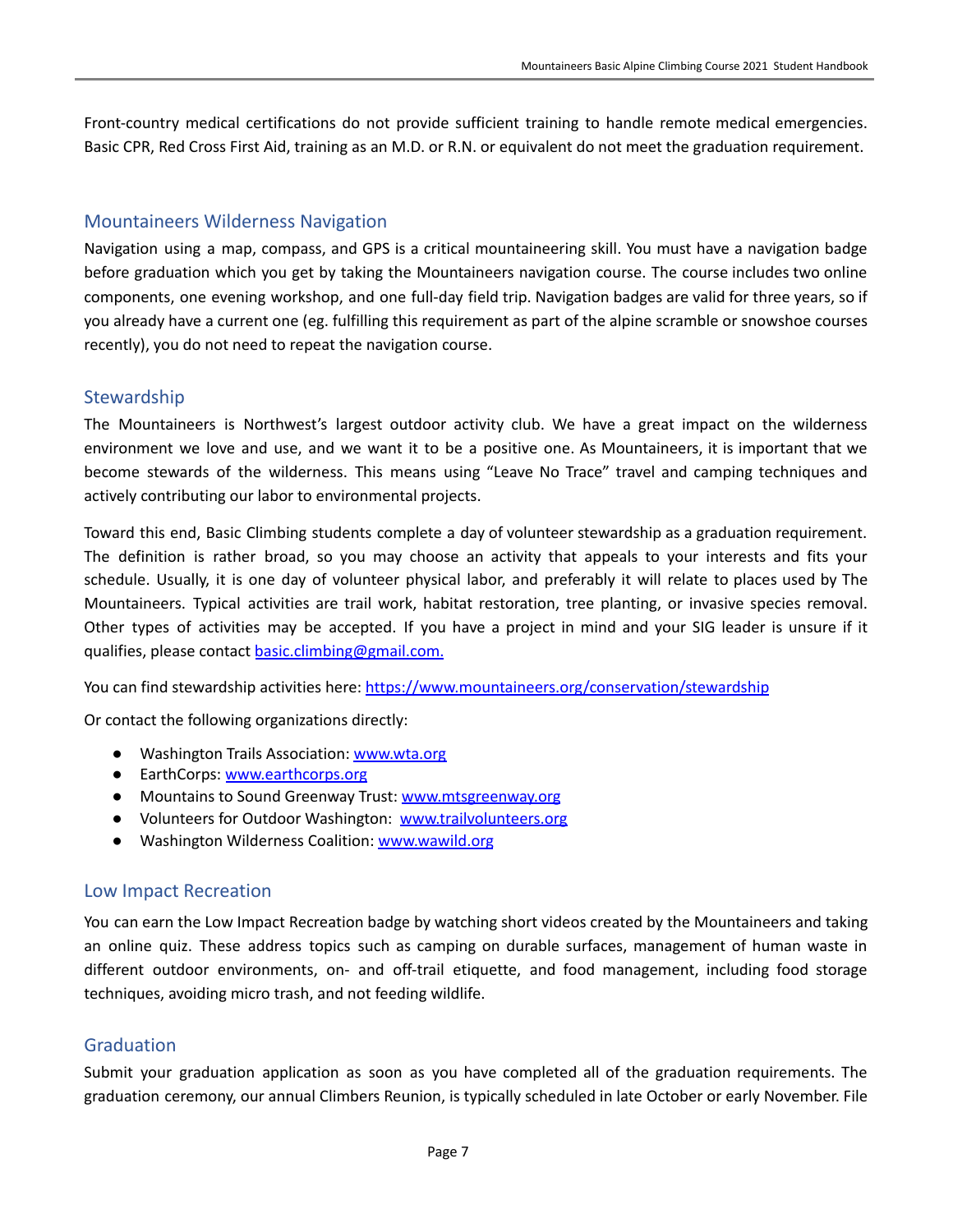your application by mid-October to ensure that you are recognized at the ceremony – it's a fun event and you will want to be upfront celebrating with your classmates!

#### <span id="page-7-0"></span>Pending/Conditional Graduation

If you have completed all graduation requirements except Wilderness First Aid, Navigation, and/or stewardship, go ahead and apply for graduation, but note which of the three requirements you lack. You will be graduated conditional upon completion of those missing requirements, and you will be recognized at the Climbers Reunion. However, you may not participate in club activities requiring basic graduate status until all requirements are satisfied. Pending graduates have seven months to complete everything.

#### <span id="page-7-1"></span>Extensions: Second Year Status

Basic Alpine Climbing is intended to be a one-year course but can be completed in two years if circumstances require. Extension requests should be submitted via the graduation form itself. Your application should state how far you have progressed in the Basic Course and why you could not finish this year. Specifically:

- How many of the field trips did you successfully complete?
- If you summited any basic climbs, give the peak name, date, and leader's name for each.
- Have you completed first aid, navigation, and stewardship?
- What circumstances kept you from completing the course?

You may apply for an extension at any time when you realize you will be unable to finish the course, but the deadline is November 1st. We do not allow extensions beyond the second year. If you do get extended, you must complete Wilderness First Aid within seven months of the normal graduation date for your class.

## <span id="page-7-2"></span>Physical conditioning

You need not be a competitive athlete or marathon runner to succeed in this course, but being in your personal best shape can increase your chance of success and maximize your enjoyment in the alpine. A climber in poor condition may slow the party enough to prevent ever reaching the summit, or even jeopardize party safety. Inadequate conditioning also can contribute to a loss of alertness and an inability to respond properly to the demands of the environment.

You will learn far more during the climbs and field trips if you can focus your attention on mastering technical skills taught in the course, rather than worrying about catching your breath. **Expect to carry a 30-pound pack** and cover 10 miles while gaining 4,000 feet of elevation on day trips or a 40-pound pack and cover six miles **per day, while gaining 3,000 feet on overnight trips.**

You are required to pass a conditioning evaluation by the last scheduled field trip in June to be eligible to go out on climbs. Climbing Conditioning Benchmark: At a minimum, be able to hike with a full day pack (greater than 25 pounds or 20% of body weight) up the Mt. Si trail (4 miles, 3400' gain) in under 2:00. If you want to go on more strenuous climbs, two consecutive hikes of Mt. Si or equivalent in one day are a good measure for your *fitness. It would be a great perk when you apply for a strenuous trip.*

The best conditioning for alpine climbing is hiking uphill with a loaded backpack. At least twice a month (working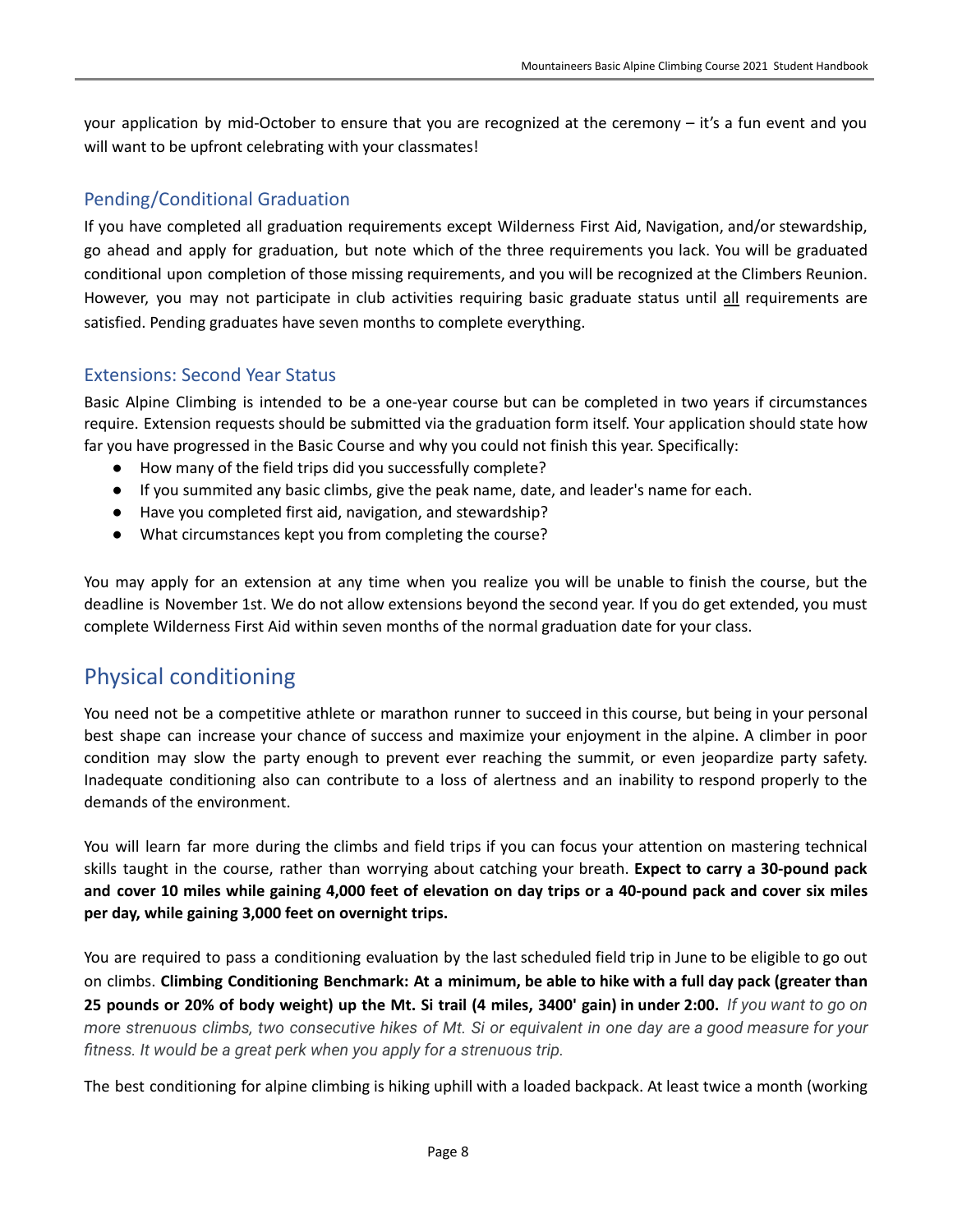up to every week if possible), do hikes with significant elevation gain. Gradually increase the amount of weight you carry in your pack, working up to at least your expected overnight pack weight. Helpful hint: load your pack with jugs of water - one gallon weighs 8 pounds and it doesn't have to be carried on the way down. This should obviously be part of a more rounded conditioning program.

If you would like more info on building an appropriate training plan, talk to your SIG leader, work with a personal trainer who specializes in mountain sports (Seattle has many), and check resources from Uphill [Athlete](https://uphillathlete.com/) and other books and websites.

## <span id="page-8-0"></span>Required Equipment Matrix

Refer to this document to learn more about the technical gear required on climbs: [Gearing](https://docs.google.com/document/d/1qyyknO4c85ehLIuBMIzsjiAyGviiRacagW3N32RiNbY/edit?usp=sharing) up for Basic Alpine [Climbing](https://docs.google.com/document/d/1qyyknO4c85ehLIuBMIzsjiAyGviiRacagW3N32RiNbY/edit?usp=sharing) Course

A comprehensive list can be found here for your reference: [Typical](https://docs.google.com/spreadsheets/d/17cpDNkm7YbaTqFIgB1IAAO8zSgzfiyISsVxZZsGZWnw/edit?usp=sharing) Gear on a climb

## <span id="page-8-1"></span>Seminars & Clinics

The Climbing Committee also offers seminars and clinics that are not part of the Basic Course but may be valuable adjuncts to your alpine education. Watch for them on mountaineers.org and the Climbing Highlights e-newsletter which all Basic students receive. Some of such seminars and clinics include:

- Beta & Brews: This seminar provides beta on some alpine climbs in the Washington Cascades. These are scheduled once a month in Fall/Winter/Spring months.
- Leader Development Series: There are numerous seminars that engage students and leaders to develop soft skills that help us all on trips. This helps those who have an inclination to instruct at trips or plan to be a leader one day whether it is a friendly trip or for The Mountaineers.
- Basic Refresher Clinics: These clinics offer a great refresher session where past year Basic graduates can get together and practice some skills that they could be a little rusty on before going out on climbs.

# <span id="page-8-2"></span>The Climbing Code

Participants on all Mountaineers sponsored climbs must adhere to the climbing code:

- A climbing party of three is the minimum unless adequate prearranged support is available. On crevassed glaciers, two rope teams are recommended.
- Carry the necessary clothing, food, and equipment.
- Rope up on all exposed places and for all glacier travel. Anchor all belays.
- Keep the party together, and obey the leader or majority rule.
- Never climb beyond your ability and knowledge.
- Never let judgment be overruled by desire when choosing the route or turning back.
- Leave the trip schedule with a responsible person.
- Follow the precepts of sound mountaineering as set forth in textbooks of recognized merit.
- Behave at all times in a manner that will reflect favorably upon mountaineering and The Mountaineers.